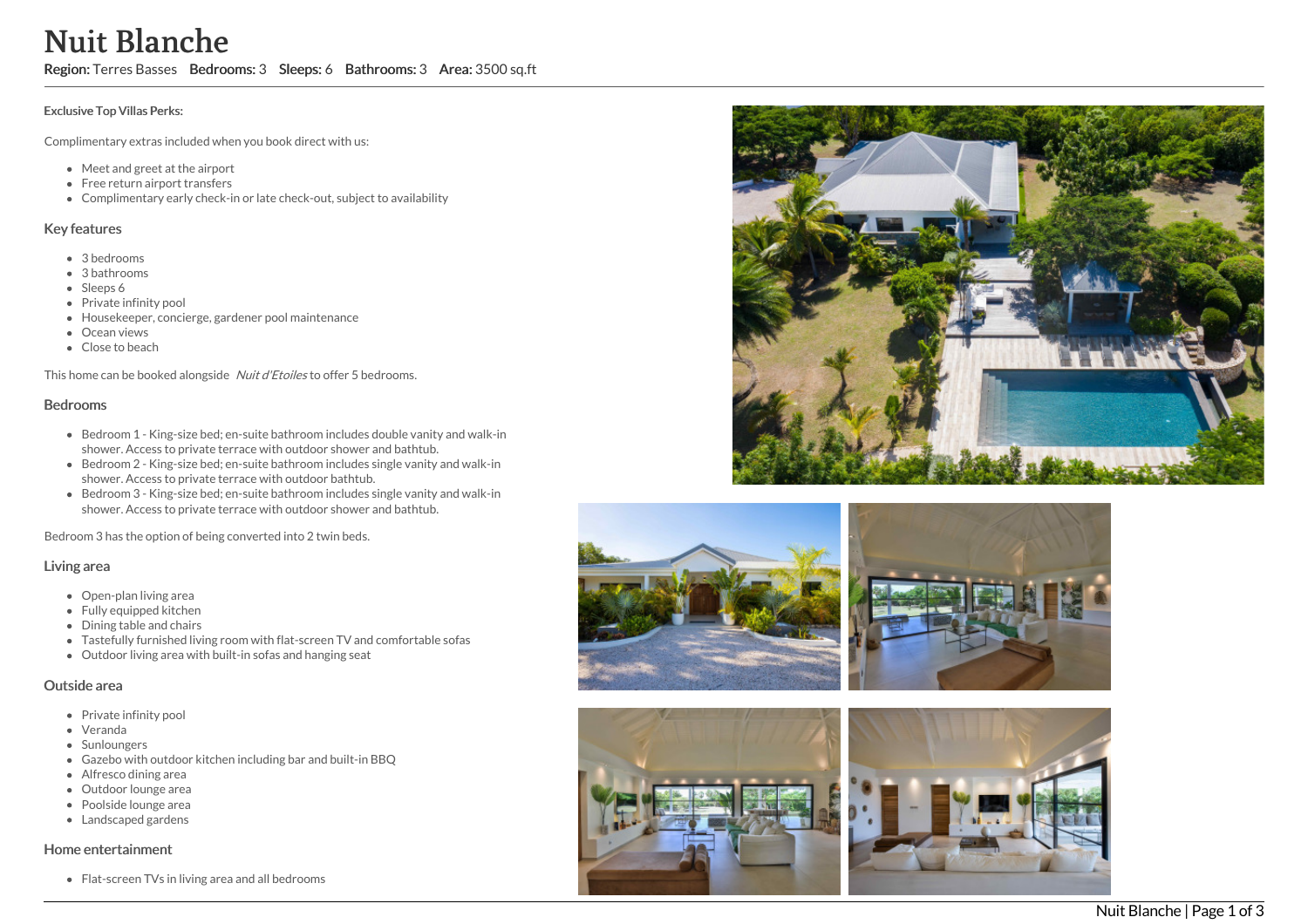## General

- Air conditioning in bedrooms
- Complimentary wifi
- Bedding and towels included
- Private parking
- Beach and pool towels provided
- Iron and ironing board
- Safe in all bedrooms

# Staff

- Housekeeper (daily service, except Sundays and Holidays)
- Maintenance service
- Concierge service
- Gardener
- Pool maintenance

## Places of interest

- Int. Airport 5 km
- Marigot 8 km
- Philipsburg 16 km
- Simpson Bay 8 km
- Grand Case 14 km
- Orient Bay 18 km
- Closest Beach 1 km
- Supermarket 1.5 km